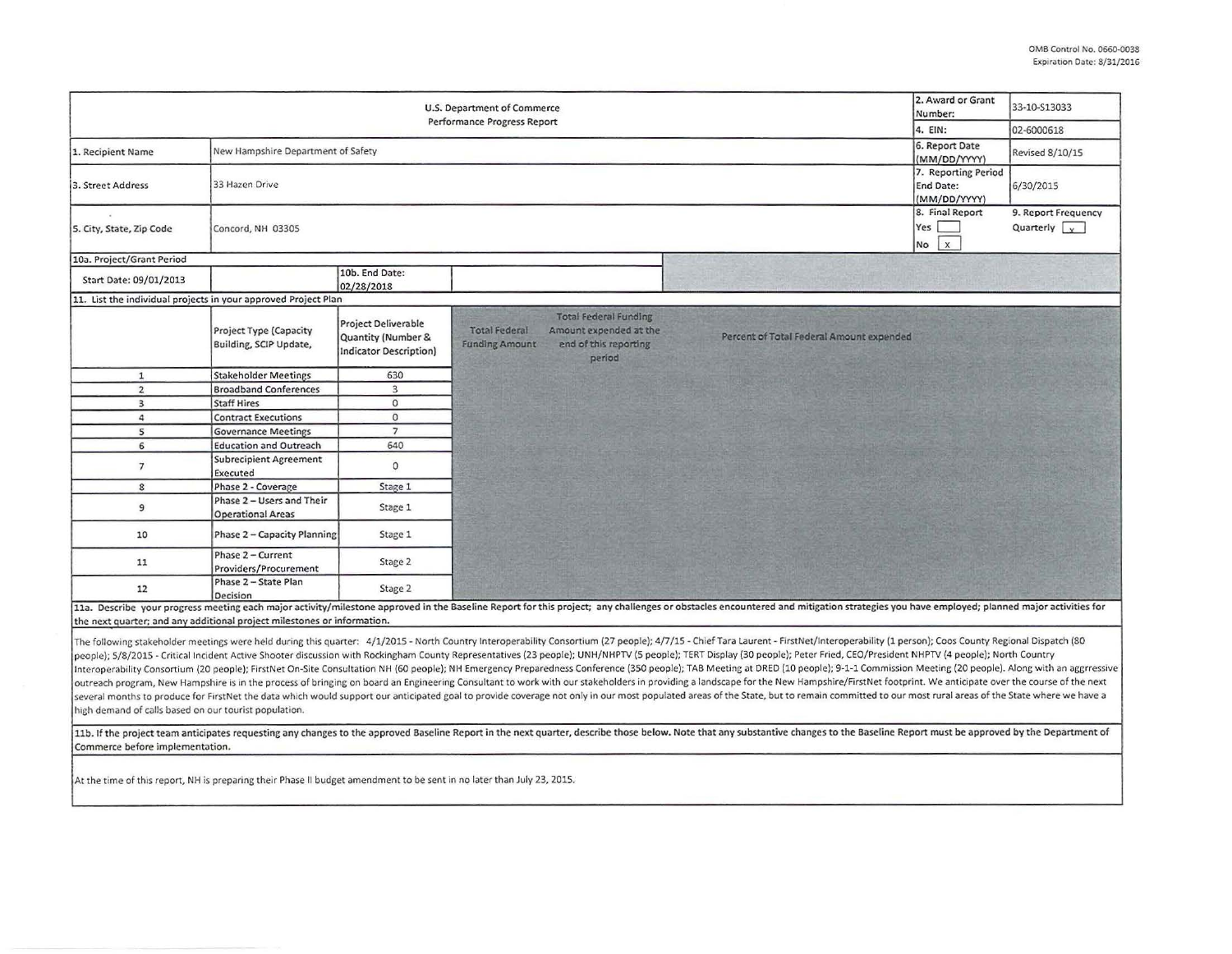llc. Provide any other information that would be useful to NTIA as it assesses this project's progress.

The SIEC is scheduled to meet on September 15th, 2015. The SIEC meets on a quarterly basis, or as needed. The SIEC governance was established by law with the Governor's signature on June 26th, 2015. The three Working Group quarterly basis as well, however with the number of taskings assigned to each group, they have been meeting on a monthly basis. NTIA/FirstNet Phase II Grant requirements have invoked an aggressive schedule to accomplish da and all its related requirements as we look to the future. SIEC participants as well as our associated stakeholders and partners will be diligently working towards providing a recommendation to the Governor regarding our F New Hampshire wishes to be at the forefront of the FirstNet build out and will work aggressively towards those means.

lld. Describe any success stories or best practices you have identified. Please be as specific as possible.

12. Personnel

12a. If the project is not fully staffed, describe how any lack of staffing may impact the project's time line and when the project will be fully staffed.

| 12b. Staffing Table                                                                                                                  |      |                     |                                                          |                      |                               |                   |                 |                                         |                                          |
|--------------------------------------------------------------------------------------------------------------------------------------|------|---------------------|----------------------------------------------------------|----------------------|-------------------------------|-------------------|-----------------|-----------------------------------------|------------------------------------------|
| Job Title                                                                                                                            | FTE% |                     | Project (s) Assigned                                     |                      |                               |                   |                 |                                         | Change                                   |
| SWIC                                                                                                                                 | 0.75 |                     | Management and coordination of grant project activities. |                      |                               |                   |                 |                                         | No Changes                               |
| Program Specialist III                                                                                                               | 0.01 |                     | Financial Tracking and Reporting<br>No Changes           |                      |                               |                   |                 |                                         |                                          |
|                                                                                                                                      |      |                     |                                                          |                      |                               |                   |                 |                                         |                                          |
| 13. Subcontracts (Vendors and/or Subrecipients) N/A                                                                                  |      |                     |                                                          |                      |                               |                   |                 |                                         |                                          |
| 13a. Subcontracts Table - Include all subcontractors. The totals from this table must equal the "Subcontracts Total" in Question 14f |      |                     |                                                          |                      |                               |                   |                 |                                         |                                          |
| Name                                                                                                                                 |      | Subcontract Purpose | Type<br>(Vendor/Subrec.)                                 | RFP/RFQ Issued (Y/N) | Contract<br>Executed<br>(Y/N) | <b>Start Date</b> | <b>End Date</b> | <b>Total Federal Funds</b><br>Allocated | <b>Total Matching Funds</b><br>Allocated |
|                                                                                                                                      |      |                     |                                                          |                      |                               |                   |                 |                                         |                                          |
| 13b. Describe any challenges encountered with vendors and/or subrecipients.                                                          |      |                     |                                                          |                      |                               |                   |                 |                                         |                                          |
| None at this time.                                                                                                                   |      |                     |                                                          |                      |                               |                   |                 |                                         |                                          |